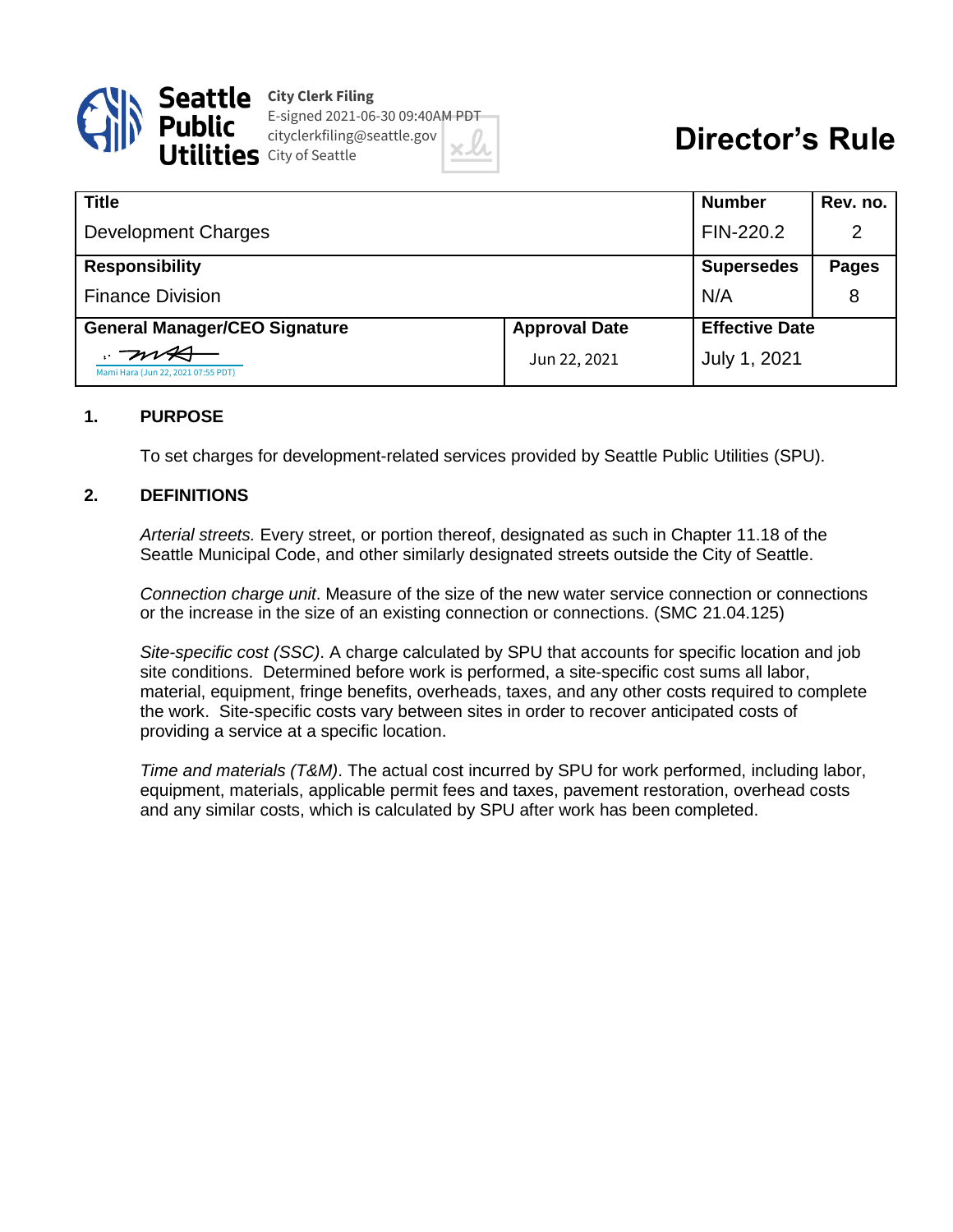# **3. RULE**

NOTE: Total prices for services in the City of Burien will be higher to cover local utility taxes levied by the City of Burien (Burien Municipal Code 3.12.040).

### **A. New Water Services**

## **1) Installation and Connection Charges**

a) Domestic services

| <b>Size</b>    | <b>Installation Charge</b> |                 | <b>Connection</b> |
|----------------|----------------------------|-----------------|-------------------|
| (inches)       | <b>Non-Arterial</b>        | <b>Arterial</b> | Charge            |
| $\frac{3}{4}$  | \$4,550                    | \$5,850         | \$1,900           |
|                | \$4,750                    | \$6,050         | \$3,230           |
| $1\frac{1}{2}$ | \$7,300                    | \$8,350         | \$6,270           |
| 2              | \$8,200                    | \$9,250         | \$10,070          |
| 2 High Flow    | \$9,325                    | \$10,375        | \$15,770          |
| 4              | <b>SSC</b>                 | <b>SSC</b>      | \$32,300          |
| 6              | <b>SSC</b>                 | <b>SSC</b>      | \$62,700          |
| 8              | <b>SSC</b>                 | <b>SSC</b>      | \$100,700         |
| 10             | <b>SSC</b>                 | <b>SSC</b>      | \$146,300         |
| 12             | <b>SSC</b>                 | <b>SSC</b>      | \$197,600         |
| 16             | <b>SSC</b>                 | <b>SSC</b>      | \$319,200         |
| 20             | <b>SSC</b>                 | <b>SSC</b>      | \$463,600         |
| 24             | <b>SSC</b>                 | <b>SSC</b>      | \$627,000         |

| <b>Connection</b> |
|-------------------|
| Charge            |
| \$1,900           |
| \$3,230           |
| \$6,270           |
| \$10,070          |
| \$15,770          |
| \$32,300          |
| \$62,700          |
| \$100,700         |
| \$146,300         |
| \$197,600         |
| \$319,200         |
| \$463,600         |
| \$627,000         |

### b) Fire services

| <b>Size</b> | <b>Installation Charge</b> |                 | <b>Connection</b> |
|-------------|----------------------------|-----------------|-------------------|
| (inches)    | <b>Non-Arterial</b>        | <b>Arterial</b> | Charge            |
|             | \$8,325                    | \$9,425         |                   |
|             | SSC                        | SSC             |                   |

The installation charge for a fire service larger than 4 inches will be based on a sitespecific cost. The connection charge for a fire service is 40 percent of the corresponding domestic service connection charge.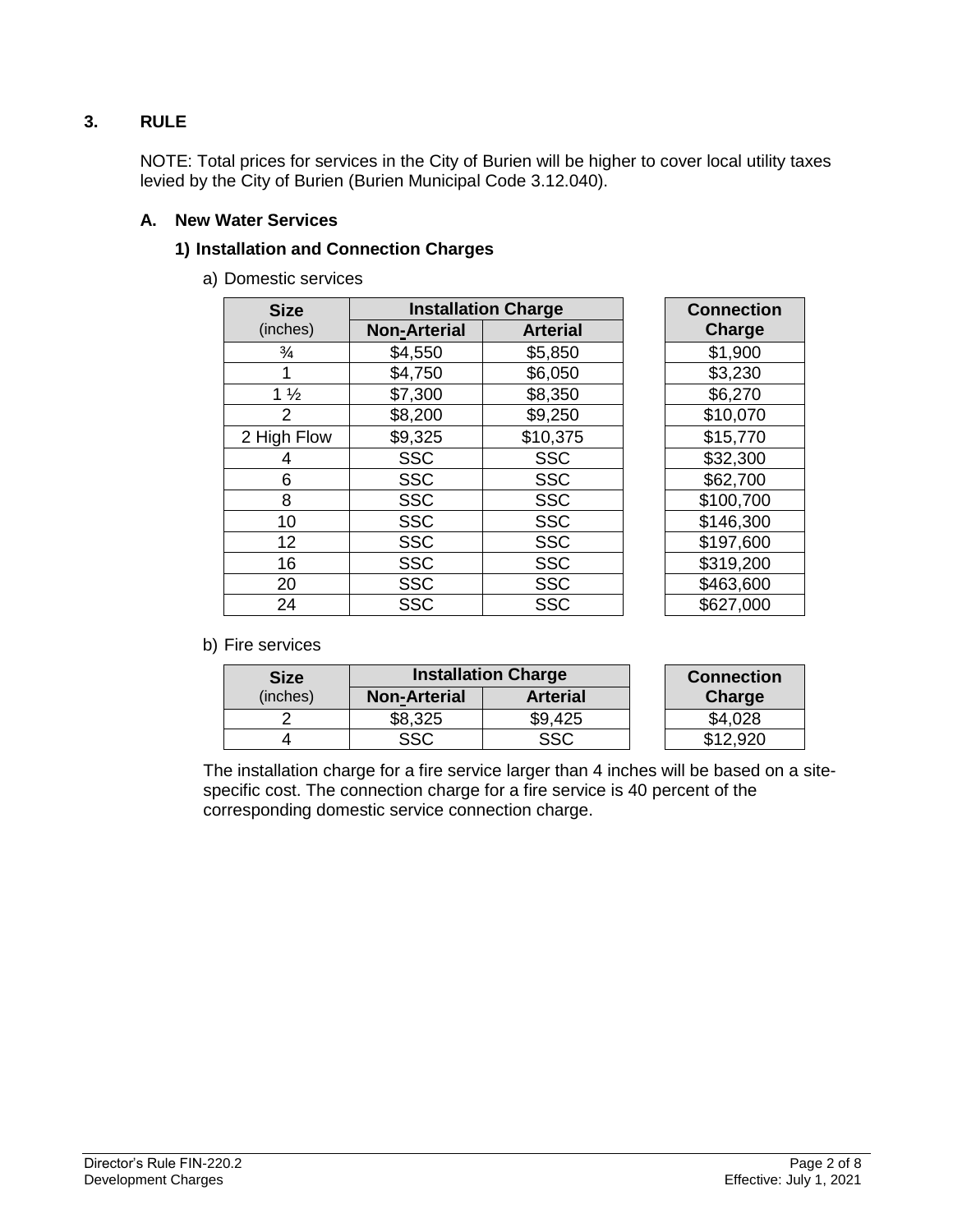c) Combination domestic and fire services

|                | <b>Installation Charge</b> | <b>Connection</b> |           |
|----------------|----------------------------|-------------------|-----------|
| <b>Size</b>    | Non-Arterial               | Arterial          | Charge    |
| (inches)       |                            |                   | (same as  |
|                |                            |                   | domestic) |
|                | \$4,750                    | \$6,050           | \$3,230   |
| $1\frac{1}{2}$ | \$7,300                    | \$8,350           | \$6,270   |
| 2              | \$8,200                    | \$9,250           | \$10,070  |
| 2 High Flow    | \$9,325                    | \$10,375          | \$15,770  |
| 4              | <b>SSC</b>                 | <b>SSC</b>        | \$32,300  |
| 6              | <b>SSC</b>                 | <b>SSC</b>        | \$62,700  |
| 8              | <b>SSC</b>                 | <b>SSC</b>        | \$100,700 |
| 10             | <b>SSC</b>                 | <b>SSC</b>        | \$146,300 |

The new service connection charge is based on the connection charge unit rate of \$1,900 multiplied by the appropriate connection charge unit.

Any new water service installation deemed nonstandard by SPU will be based on a sitespecific cost.

## **2) Discounts**

a) Common trench ................................................. \$1,300

Discount applies to each service installation standard charge, after the first, for services installed in a common trench. Discount applies to each trench separately.

b) Manifold ............................................................. \$1,300

Discount applies to each service installation standard charge, after the first, for services installed on a manifold. A maximum of 6 discounted services per manifold.

c) Contractor supported .........................................\$1,300

Discount applies to each service installation standard charge when the service installation is supported by a contractor's crew and equipment.

## **B. Existing Water Service Changes**

Changes to existing water services may be subject to the connection charge.

- **1) Conversion:** service type change; no change in size. Site-specific cost
- **2) Increase:** new water service installation charge plus the service retirement charge (see sections 3A.1 and 3B.5).
- **3) Decrease:** new water service installation charge plus the service retirement charge (see sections 3A.1 and 3B.5).
- **4) Relocation:** new water service installation charge plus the service retirement charge (see sections 3A.1 and 3B.5).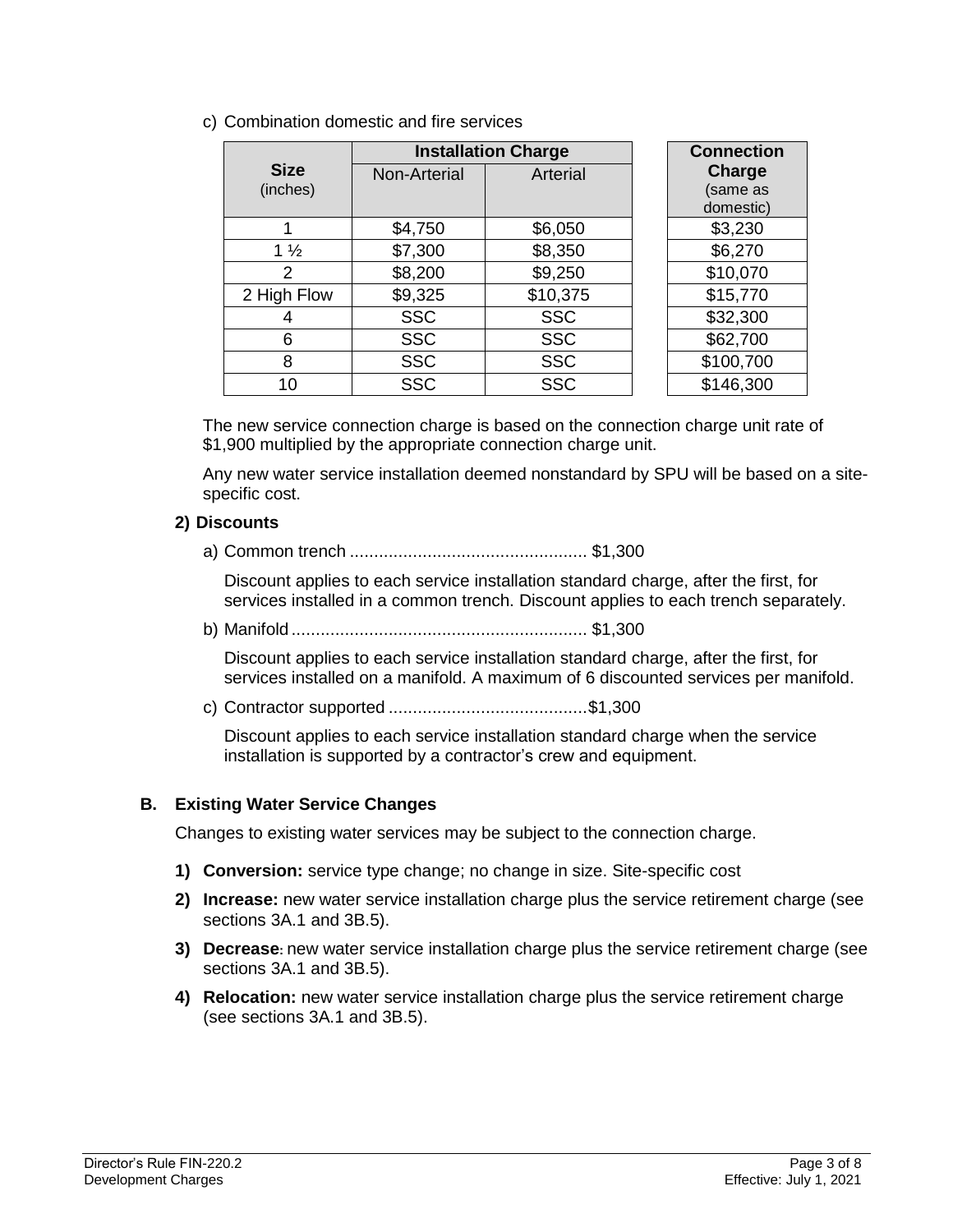### **5) Retirement**:

| <b>Size</b> (inches) | <b>Service Retirement</b><br>Charge |
|----------------------|-------------------------------------|
| $\frac{3}{4}$ to 2   | \$2,200                             |
| 3 and larger         | \$5,960                             |

There is no charge for a  $\frac{3}{4}$ - to 2-inch retirement if the retirement occurs in the same open trench and at the same time as a new water service installation.

Additional service retirement charge for each additional trip to perform retirement due to requested delay. Street restoration charges may apply if repaved prior to retirement.

| <b>Size</b> (inches) | <b>Requested Delay</b><br>Charge |
|----------------------|----------------------------------|
| $\frac{3}{4}$ to 2   | \$1,320                          |
| 3 and larger         | \$3,580                          |

## **C. Water System Improvements**

#### **1) Water main extensions and improvements – Property owner installation**

- a) Project administration ........................................ \$1,150
- b) Design review and approval
	- Work performed under an SDOT Street Improvement Permit (SIP) .................... \$630
	- Work performed under permit other than SDOT Street Improvement Permit (SIP)....... \$1,790
- c) Construction management (sum of three charges list below)
	- Base............................................................. \$4,160
	- Active construction.......................................... \$340 per day
	- Connection day ............................................ \$1,080
- d) Connection to existing water system

| <b>Water Main</b><br><b>Extension Size</b><br>(inches) | Labor<br>Charge | <b>Material</b><br><b>Deposit</b> | <b>Initial Charge</b><br>(per excavation)       |
|--------------------------------------------------------|-----------------|-----------------------------------|-------------------------------------------------|
| 2                                                      | \$850           | \$1,260                           | \$2,110                                         |
| 4 to 10                                                | \$4,500         | \$660                             | \$5,160                                         |
| 12 and larger                                          | <b>SSC</b>      | Estimated                         | Site-specific labor plus<br>estimated materials |

e) Water quality retest............................................... \$370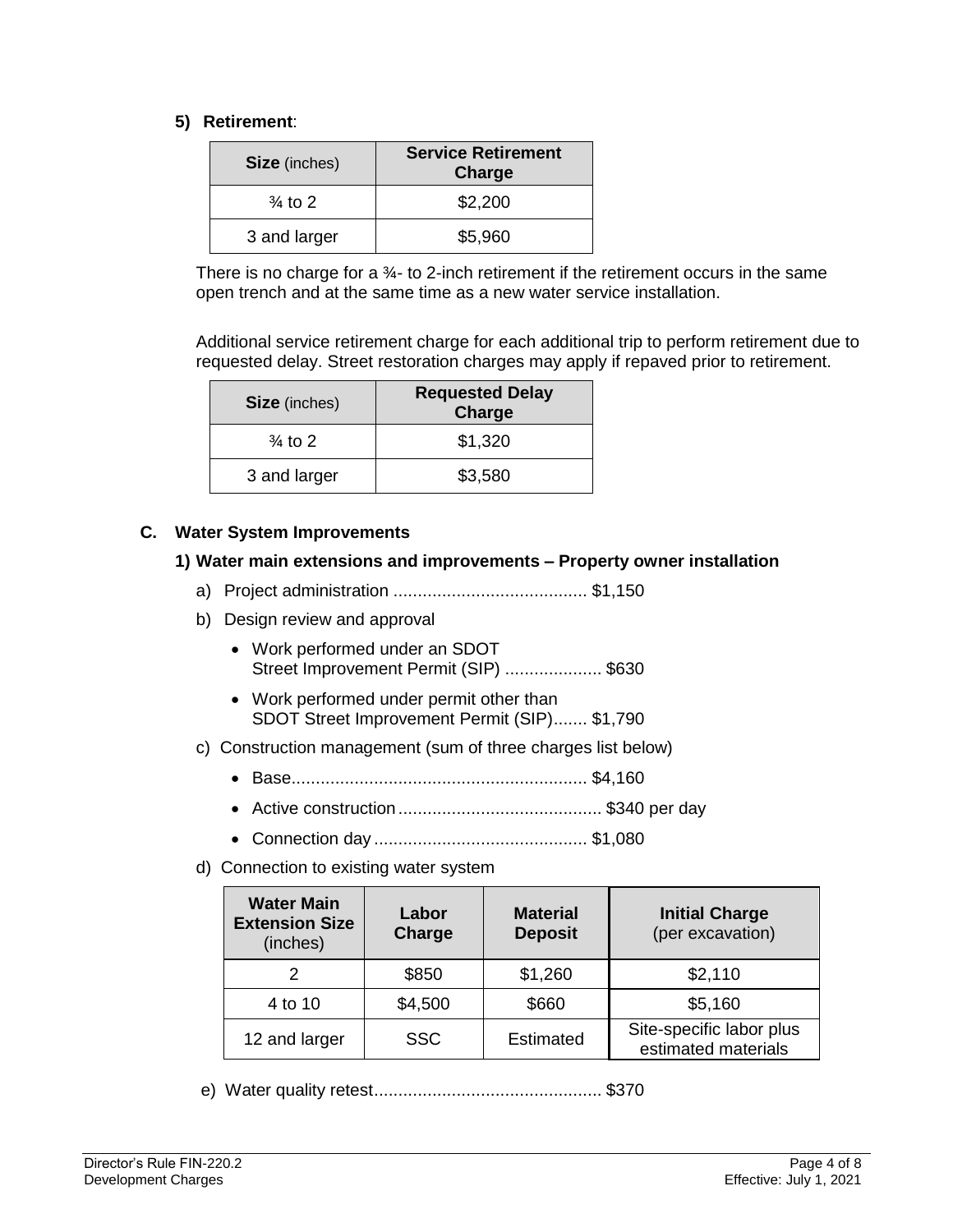| 2) Water main extensions and improvements - SPU installation                                                                       |
|------------------------------------------------------------------------------------------------------------------------------------|
|                                                                                                                                    |
| b) Design review and approval                                                                                                      |
| • Work performed under an SDOT<br>Street Improvement Permit (SIP)  \$630                                                           |
| Work performed under permit other than<br>SDOT Street Improvement Permit (SIP) \$1,790                                             |
| c) Construction and connection                                                                                                     |
|                                                                                                                                    |
| 4) Fire Hydrant Services (labor and materials)                                                                                     |
|                                                                                                                                    |
| Reset (move hydrant back or closer to<br>٠<br>the main or move hydrant horizontally left or<br>right less than or equal to 5 feet; |
| New installation on existing water main \$13,870<br>٠                                                                              |
| Relocate (move hydrant horizontally left or<br>right more than 5 feet; retap main)\$22,430                                         |
|                                                                                                                                    |
| 5) Fire Hydrant (materials only)                                                                                                   |
| $\bullet$                                                                                                                          |
| ٠                                                                                                                                  |
|                                                                                                                                    |
|                                                                                                                                    |

# **D. Other Water System Services**

# **1) Automated meters (AMR)** (per trip)

| <b>AMR Install for New Water Services</b> |                                      |                                                |  |
|-------------------------------------------|--------------------------------------|------------------------------------------------|--|
| <b>Size</b><br>(inches)                   | <b>First AMR</b><br><b>Installed</b> | <b>Each additional</b><br><b>AMR Installed</b> |  |
| $\frac{3}{4}$ to 2                        | \$310                                | \$170                                          |  |
| 4 and larger                              | \$560                                | \$380                                          |  |

# **2) Hydraulic Flow Data**, acquisition of:

 Where hydrant flow tests have been performed within the last 5 years, within 500 feet, and in the same water pressure zone.............................no charge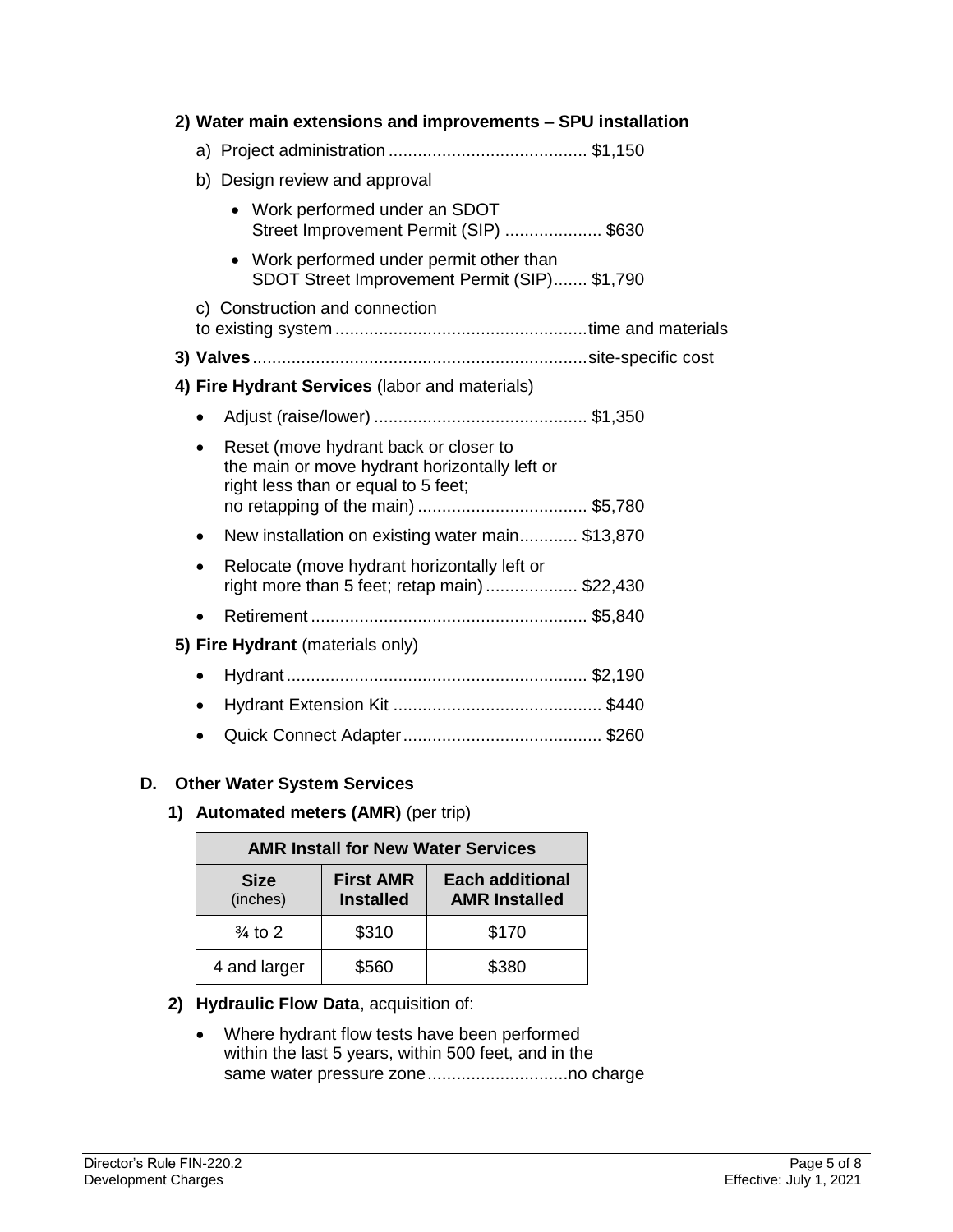|    | $\bullet$ | SPU measures hydrant flow, flushes main,<br>and prepares flow test report \$1,830                                                                                                     |                                  |
|----|-----------|---------------------------------------------------------------------------------------------------------------------------------------------------------------------------------------|----------------------------------|
|    | $\bullet$ | Preparation of hydraulic analysis<br>report to meet fire flow requirementstime and materials                                                                                          | with \$1,650 deposit             |
|    |           | Preparation of modeled flow report when flow<br>test is not feasible, during a declared water<br>emergency, or when the requested hydrant is not                                      |                                  |
| 3) |           | Meter Exchange, 2-inch to 2-inch High Flow\$1,310                                                                                                                                     |                                  |
| 4) |           | <b>Pressure reducer, design, and/or install:</b>                                                                                                                                      |                                  |
|    |           |                                                                                                                                                                                       | with deposit of \$8,200          |
|    |           |                                                                                                                                                                                       | with deposit as specified below: |
|    |           | 4-inch pressure reducer (2-inch bypass) \$31,000                                                                                                                                      |                                  |
|    |           | 6-inch pressure reducer (2-inch bypass) \$33,000                                                                                                                                      |                                  |
|    |           | 8-inch pressure reducer (4-inch bypass) \$41,000                                                                                                                                      |                                  |
|    |           |                                                                                                                                                                                       |                                  |
|    |           |                                                                                                                                                                                       |                                  |
| 6) |           | <b>Relocation of meter and box</b>                                                                                                                                                    |                                  |
|    |           | Limited to a lateral move of 24 inchessite-specific cost                                                                                                                              |                                  |
|    |           | 7) Ring and cover                                                                                                                                                                     |                                  |
|    |           |                                                                                                                                                                                       |                                  |
|    |           |                                                                                                                                                                                       |                                  |
|    |           |                                                                                                                                                                                       |                                  |
|    |           | 9) Standby charge                                                                                                                                                                     |                                  |
|    |           | When site/contractor is                                                                                                                                                               |                                  |
|    |           | 10) Street restoration                                                                                                                                                                |                                  |
|    |           | When SPU coordinates street restoration, costs are based on street paving type,<br>condition, and the requirements of the local jurisdiction. Both of the following charges<br>apply: |                                  |
|    |           |                                                                                                                                                                                       |                                  |
|    |           |                                                                                                                                                                                       |                                  |
|    |           | 11) Temporary water services site-specific cost                                                                                                                                       |                                  |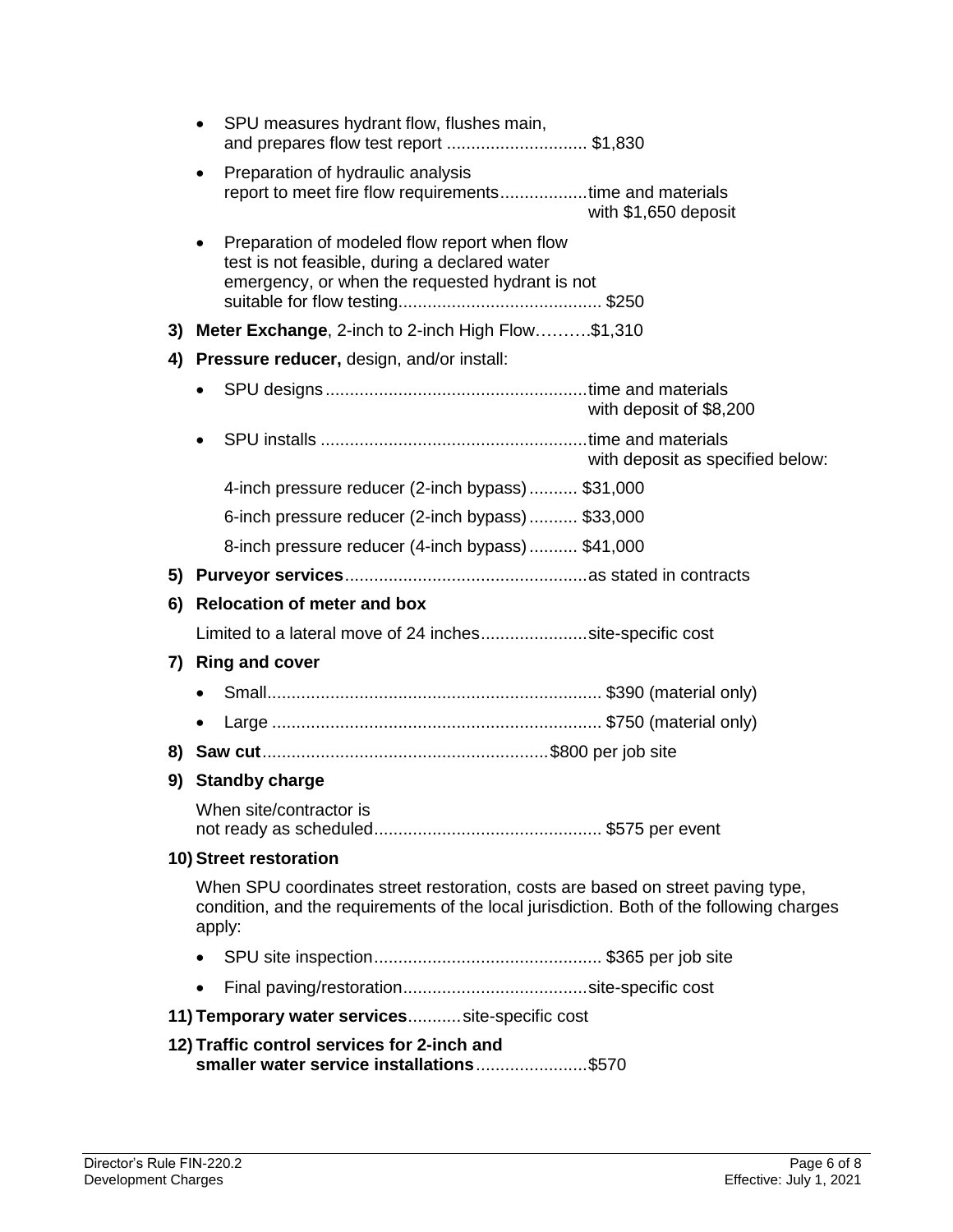| 13) Transmission mains, water services |                                     |
|----------------------------------------|-------------------------------------|
|                                        | than the applicable standard charge |
|                                        |                                     |
|                                        |                                     |
|                                        |                                     |

## **E. Permit and Inspection Charges**

Permit, inspection, and other related charges—required by a city, county, or the state—are in addition to the charges listed in this Director's Rule. These charges are imposed by other City of Seattle departments and other jurisdictions and are adjusted on a different schedule than this Director's Rule. Therefore, at the time of invoicing, the jurisdiction's current charge will be applied. Below are examples of these charges with associated prices as of the effective date of this Director's Rule.

City of Seattle

| • SDOT Street Use Permit Fee: ROW Mgmt., Complex Review \$324   |  |
|-----------------------------------------------------------------|--|
| • SDOT Street Use Permit Fee: Major Permits (SIP/UMP)  \$4,865  |  |
|                                                                 |  |
|                                                                 |  |
| • SDOT Street Use Inspection Fee (initial and final) \$278      |  |
|                                                                 |  |
|                                                                 |  |
| • Seattle Parks-Limited-Term Permit Use Fee (per service) \$325 |  |

### King County

| • Trolley Overhead Deactivation / Reactivation  \$1.500 |  |
|---------------------------------------------------------|--|
|                                                         |  |

### City of Shoreline

|--|--|--|--|

• Right of Way Inspection Fee (additional days) ......................\$206 per day

City of Lake Forest Park

| • Major Right of Way Use Permit-Additional Street\$210 |  |
|--------------------------------------------------------|--|